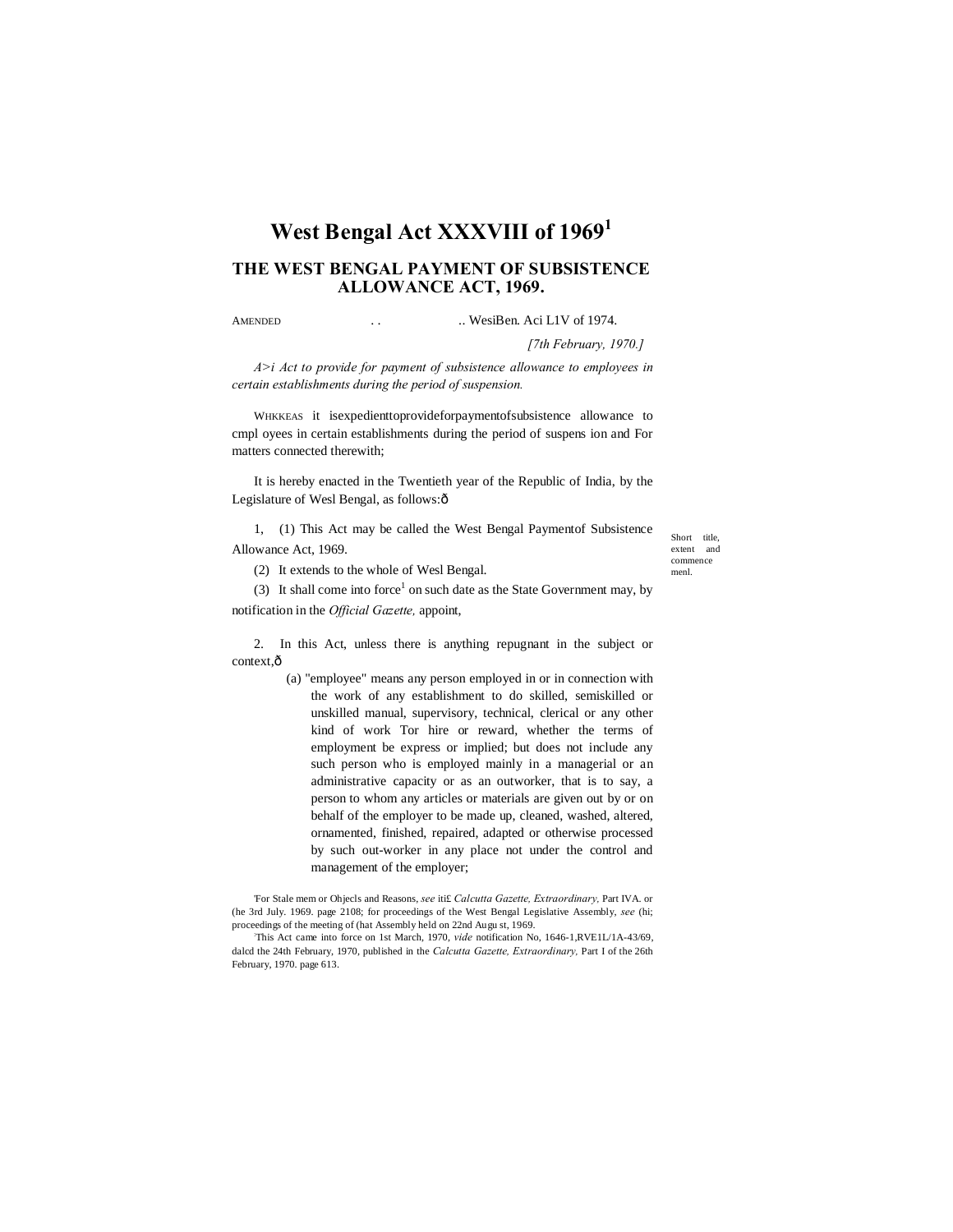#### **204** *The West Bengal Pay mem of Subsistence Allowance Act, 1969.*

#### **[West Ben. Act**

#### *(iSection 3.)*

- (b) "employer" means the o wne r of an es tabli shment and i nc I ud es any person responsible to the owner for supervision and control of the establishment;
- (c) "establishment" means any place where any industry, trade, business, undertaking, manufacture, occupation or service is carried on but does not include any office or department of any Government or any estabiishhment of any railway, major port, mine or oi l-field;
- (d) "period of suspension", in a case where express permission of the authority under sub-section (1) of section 33 of the Industrial Disputes Act, 1947, is necessary before the A«ti4or employment of an employee can be validly terminated, 1947 includes the period until such permission is obtained and termination of service is effected;
- (e) "prescribed" means prescribed by rules made under this Act;
- (f) "suspension" means an interim decision of an employer as a result of which an employee is debarred temporarily from attending his office and performing his functions in the establishment where he is employed, such restriction being imposed on the employee on the ground either that a disciplinary proceeding has already been, or is shortly to be, instituted against him or thata criminal proceeding in respect of an offence alleged to have been committed by him is under investigation or trial;
- $(g)$  "wages" shall have the meaning assigned to in il clause  $(IT)$ of section 2 of the Industrial Disputes Act, 1947.

Payment or 3. (i) An employee who is placcd under suspension shall, during the subsistence allowance. period of such suspension, be entitled to receive payment from the employer as subsistence allowance an amount equal to fifty per centum of the wages which the employee was drawing immediately before such suspension:

> Provided that where the period of suspension exceeds 90 days the amount of subsistence allowance shall be increased after the expiry of 90 days to seventy-five *per centum* oF the wages which the employee was drawing immediately before such suspension:

> Provided further that an employee shal I not be entitled to any subsistence alio wan ce i f he accepts emp 1 oy m e n l d uri n g the period of su s pe n si on i n a n y place other than theestablishmentwherehehad been working immediately before his suspension.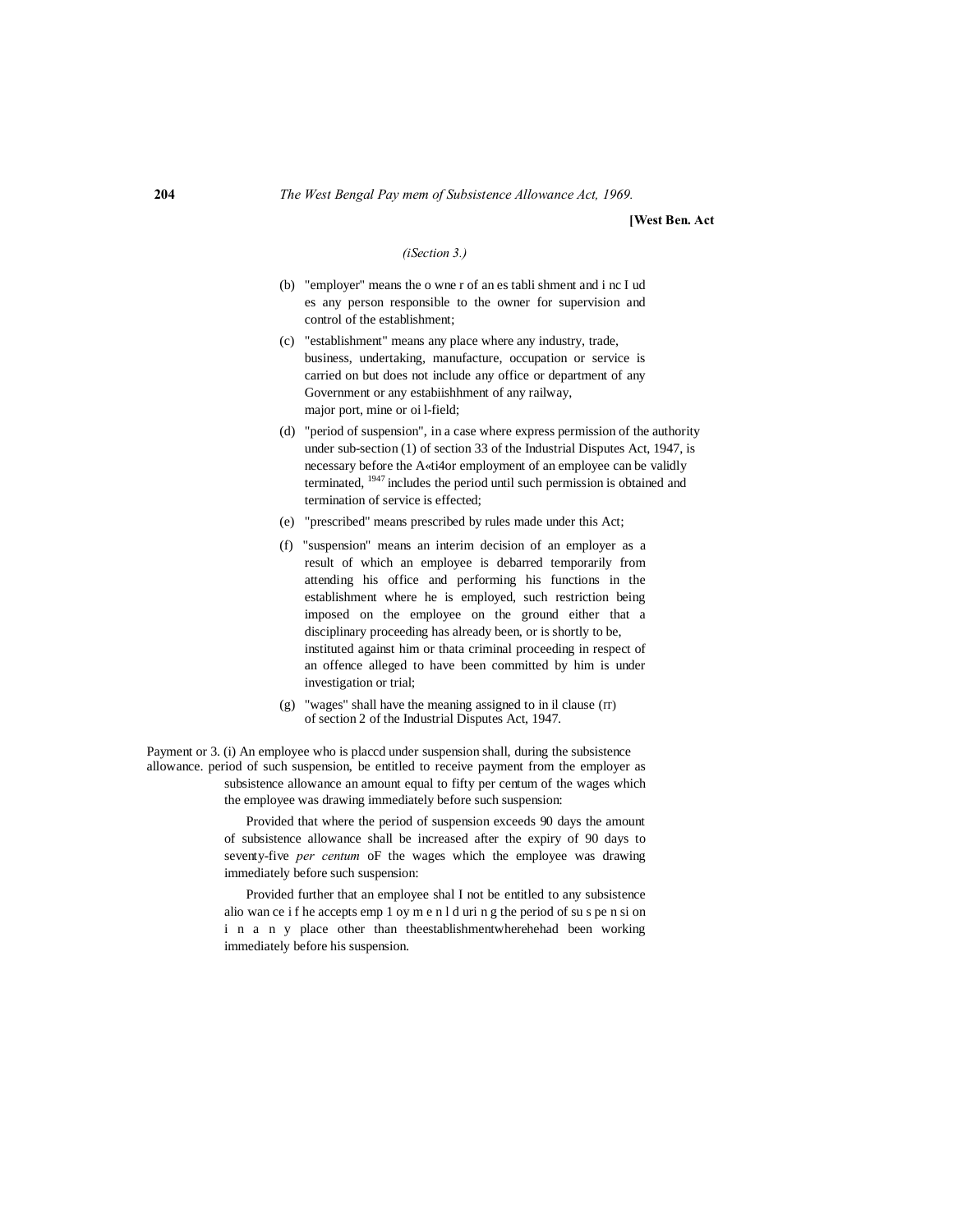### **204** *The West Bengal Pay mem of Subsistence Allowance Act, 1969.*

/in or 1969.]

## *(Sections 4-6.)*

(2) An employee shall not in any event be liable to refund or forfei t any  $<sub>t</sub>$  pari of the subsistence allowance</sub> admissible (o him under sub-section (1) but when an employee is exonerated of the charge which caused his suspension the subsistence allowance paid to him for any period shall be adjusted against the full wages admissible to him for the same period.

'(3) Subsistence allowance payable under sub-section (1) for any month shall be paid by the employer on the date on which the employee would have received his wages for the month had he not been placed under suspension.

> *4.* Where any money is due lo an employee from an employer under Recovery af this Act, the employee himself or any other person authorised by him in " $\hat{I}^{\text{C}}$  Jš <sup>uc</sup> this behalf, or, in the case of the death of the employee, his legal employer, representative may, without prejudice to any other mode of recovery,

make an application to the Slate Government in such manner as may be prescribed for the recovery of money due to him, and if the Slate Government, after giving the employer an opportunity of being heard, in such manner as may be prescribed, is satisfied lhat any money is so due,

it shall issue a certificate for that amount to the Collector who shall proceed to recover the same in the same manner as an arrear of land revenue:

Provided Lhat every such application shall be made within one year from ihe date on which the money became due lo the employee from the employer:

Provided further that any such application may be entertained after the expiry of the said period of one year, if the State Government is satisfied that the applicant had sufficient cause for not making the application within the said period.

5. Nothing in this Act shall affect any right or privilege to which any employee is entitled on the date of commencement of this Act under any law for the time being in force or under any contract, custom or usage which is more favourable lo him than any right or privilege conferred upon him by this Act.

Saving of certain rights and privileges.

Power lo grant exemption. 6. The State Government may, if it thinks fit so lo do in the public interest, by notification in Che *Official Gazette,* exempt, subject to such conditions, if any, as may be specified in such notification, from the operation of ali or any of the provisions of this Act, any class or classes of establishments, for such period or periods and for such reasons as may be specified in the said notification.

'Sub-section (3) was insened by s, 2 of the West Bengal Payment of Subsistence Allowance (Amendment) Act, 1974 (Wesl Ben. Act LIV of 1974).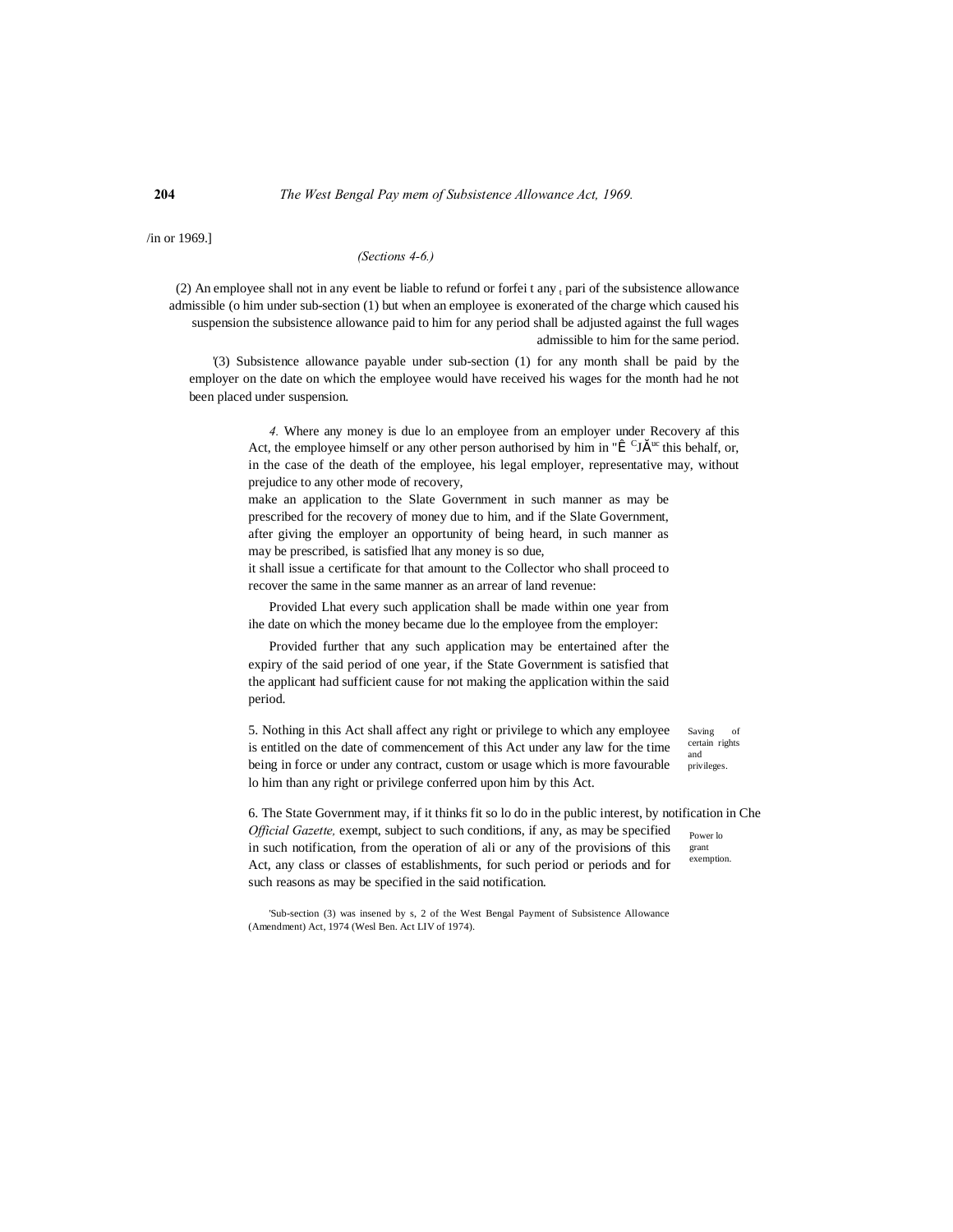#### **[Wast Ben. AcL XXXVIII of 1969.]**

#### *(iSections 7-13.)*

Delegation **of powers.** 7. The Si ale Government may, by notification in Lhu *Official Gazette,* tiireel that any power exercisable by it under this Act or the rules made [hereunder shall, in relalion lo such matters and subject lo such conditions, if any, as may be specified in such notification, be exercisable also by such officer or authority subordinate (o the State Government as may be specified in the said notification.

Proltclicn of aciion laken under [he Ac[. 8. No suit, prosecution or other legal proceeding shall lie against any person for anything which is in good faith done or intended to be done in pursuance of this Act or the rules made thereunder.

> 9. Whoever contravenes any provision of this Act or any rule made thereunder shall be punishable with imprisonment for a term which may extend to three months or with fine which shall be not less then one thousand rupees or with both,

> 10, Where a person committing an offence under this Act is a Company or other body corporate or an association of person (whether incorporated or not), every director, manager, secretary, agent or other officer or person concerned with Ihe management thereof shall, unless he proves that the offence was committed without his knowledge or consent, be deemed to be guilty of such offence.

> 11. (1) No court shall lake cognizance of any offence punishable under this Act, save on complaint made by or under the authority of the State Government.

> (2) No court inferior to thai of a Presidency Magistrate or Magistraie of the First Class shall try any offence punishable under this Act.

> 12. If any difficulty arises in givingeffect to the provisions of this Aci, the State Government may, by order published in the *Official Gazette,* issue such directions not inconsistent with the provisions of this Act, as appears to it to be necessary or expedient for removing the difficulty.

> 13. (I) The State Government may, by notification in the *Official Gazette,* and subject to the condition of previous publication, make rules for carrying out the purposes of this Act.

(2) In particular and with out prejudice to the generality of the foregoing

**206**

Oriencc by Companies,

Pcnpltics.

Cognizance of offencc.

Power lo remove diffic [lilies.

Power lo make rules.